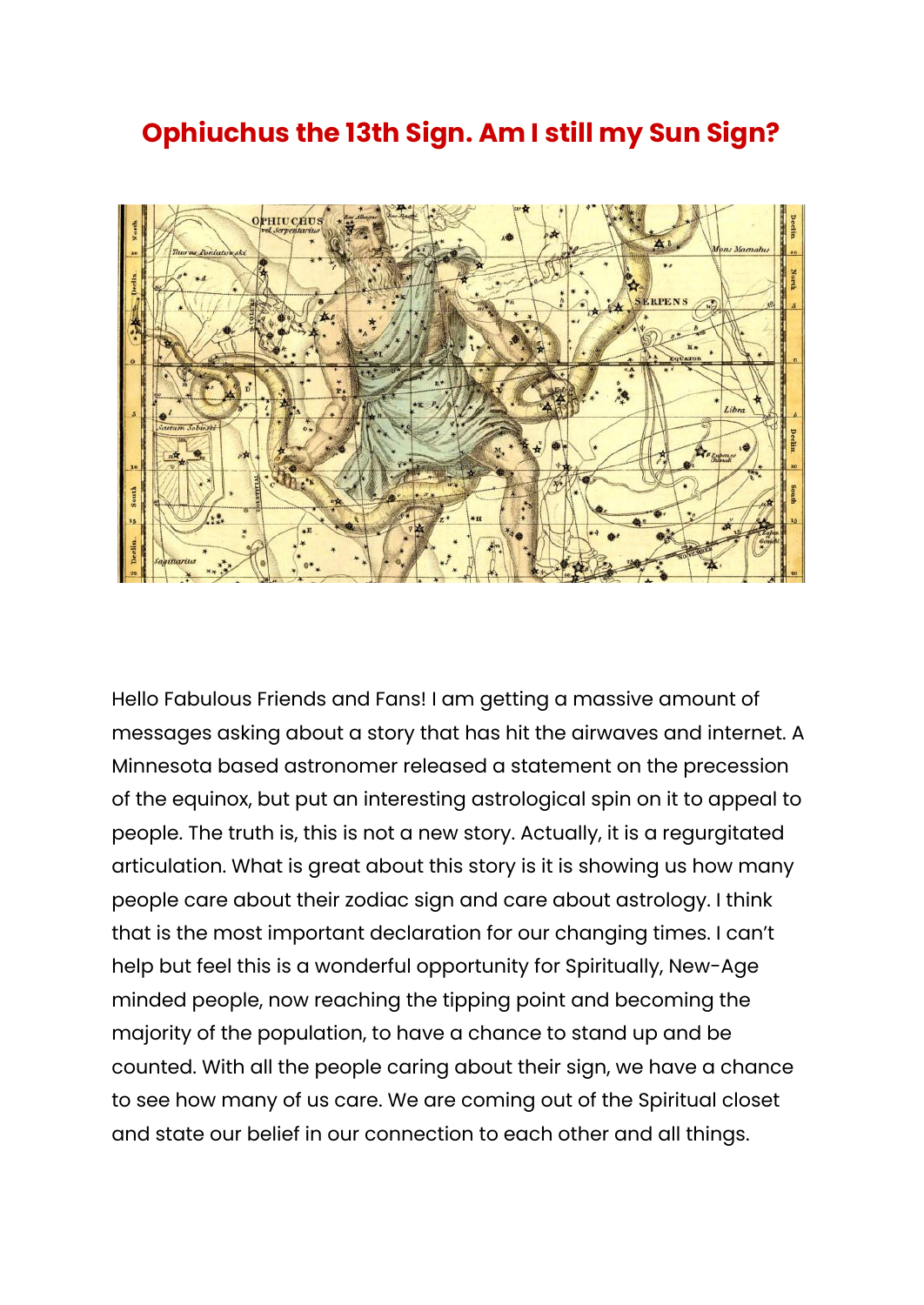However, allow me to address this article specifically with some of the questions I have received.

## Am I still my Sun-Sign?

Yes, you are! Different astrological systems arose out of different cultures. The system reflects that culture's beliefs about their place in the world. Western Astrology, the system I use, relies on a calculation method known as "tropical" zodiac. We in the west are very self-centered, individualism society that we are! We consider the planetary positions from our perspective, meaning, from the way they appear to us here on Earth. This perspective may fluctuate by a day or two, depending on the year, but not much more. If you are born on a cusp, you may want an astrologer to look at your chart to determine the exact sign your sun was in when you were born, hence your "Sun-Sign". However, if you are born well within a particular sign, you can rest assured, for the purposes of Sun-Sign astrology, like the horoscopes I write, you are still your Sun Sign! Yeah!~

What is the precession of the equinox?

It's true that the earth tilts and moves a little differently each year. This is all very scientific, but we have observed these changes slowly, over a period of thousands of years. One the first day of spring, a particular constellation will appear that morning on the Easter horizon. Right now, that constellation is Pisces, which is why we say we are in "The Age of Pisces". It has been a time of compassion, faith, but also delusion. Like all things, there is a spectrum of how this energy is manifested in our world. Eventually, the constellation to appear will be Aquarius, hence "The Age of Aquarius." While I will write more about the Age of Aquarius another time, for now I can say the exact date of when this age starts and what it will mean is up for debate. Its safe (well, as safe as you can be in these matters! lol) to say that we are not in The Age of Aquarius yet.